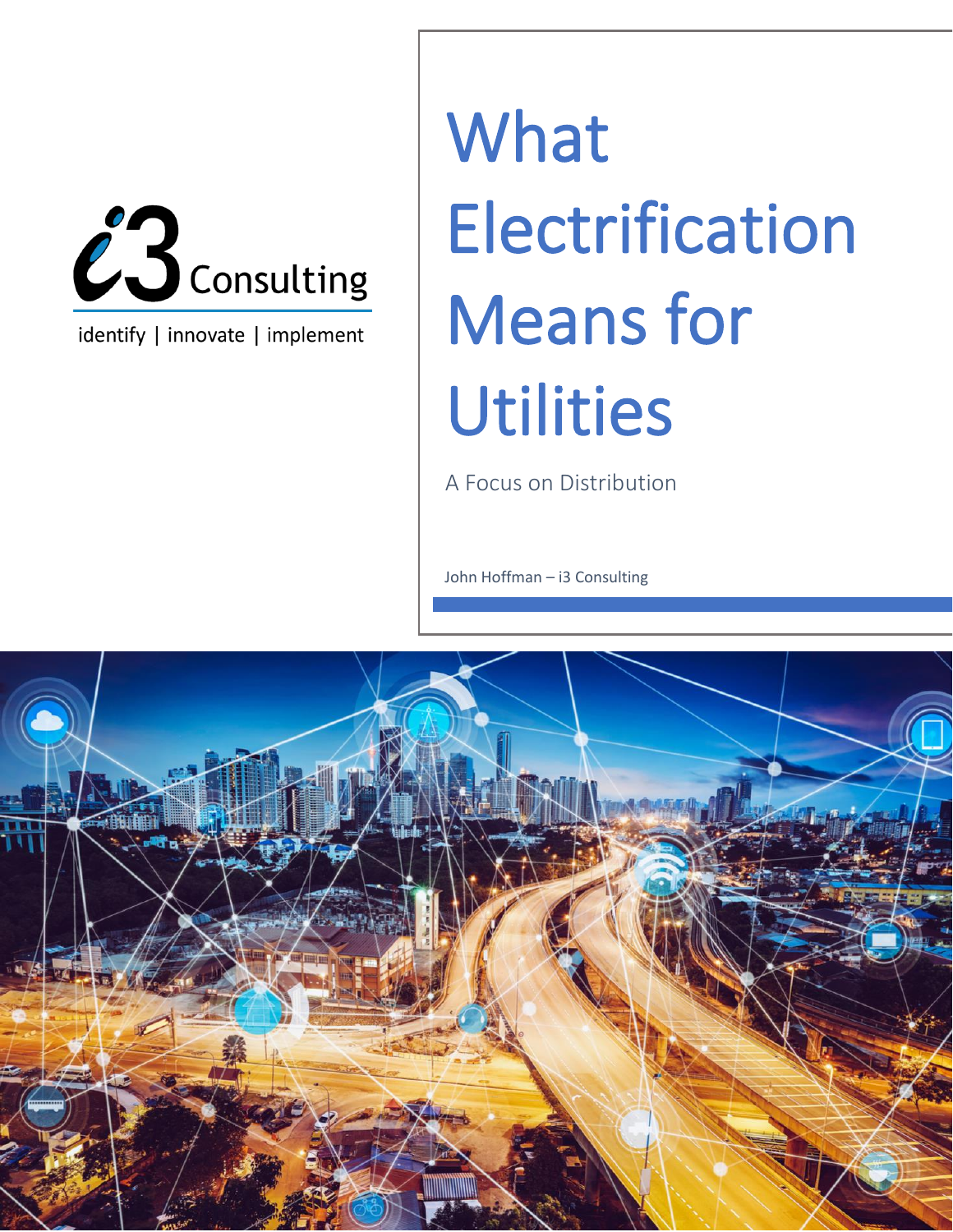Over the last 20 years, there has been significant investment in transmission infrastructure across the country. "Based on information compiled from utility reports to the Federal Energy Regulatory Commission (FERC)—filed by utilities representing about 70% of total U.S. electric load—those utilities spent about \$21 billion on capital additions in 2016. The Edison Electric Institute (EEI) estimates that utility spending on transmission infrastructure continued to increase in 2017." Although market analysts consistently predict the contrary, Transmission spending has continued to grow year-over year and has focused on upgrades, replacement of aging infrastructure, system hardening to minimize adverse catastrophic events, and expansion to integrate renewables and natural gas.

Significant investment has also been made on the distribution side, but unlike the transmission (which focused on station equipment, poles, fixtures, and overhead lines, and devices), much of the distribution spend has been spread over a variety of improvements including infrastructure, smart grid, smart metering, reliability improvements, and system hardening. The amount of distribution upgrades continues to be a strong focus of utilities across the country but the questions remain if it will be enough, soon enough?

Other factors add additional complexity to planning for the future distribution. The impact of solar, electric vehicles, end user storage and cogeneration highlight the need for a modern reliable distribution system. As state and local communities continue to put restrictions on the use of fossil fuels, the demand on distribution systems will continue to increase.

Distribution networks took the bulk of the savings initiatives over a time frame when consumers wanted cheaper electricity at any cost. Distribution utilities have long been faced with creating a balance between keeping costs in line



with consumer expectations, providing the reliability that is expected, and replacing and maintaining equipment to improve system performance. In addition, the need to introduce smart grids, meet the demands of electric vehicles, and increase system automation has created a complex problem for utilities.

The answer to the demands of utility distribution systems is simple, keep investing. However, creating the balance between expectations and reality is what is difficult. Distribution networks are the most susceptible to outages; whether during storm events or blue-sky days and it is clear that customers' expectations are not to limit outages, but not to have them, even blink events. Faced with a global pandemic, what was previously a residential inconvenience outage has now become a work